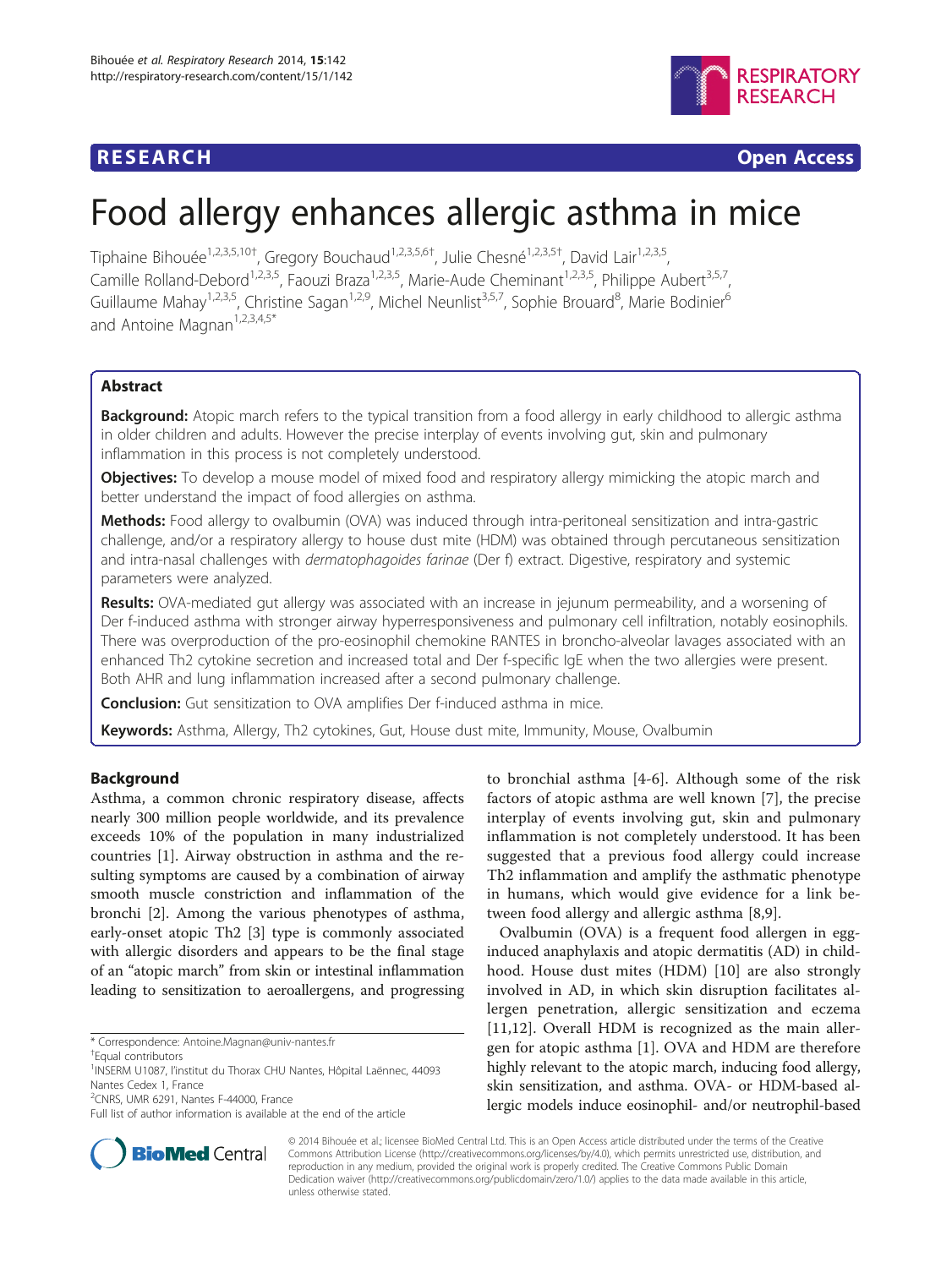<span id="page-1-0"></span>bronchial inflammation according to administration routes, adjuvants and doses of allergens used [\[13-15\]](#page-8-0). Yet, none of these models completely explains the atopic march, from intestinal or skin sensitization to asthma.

In the present study, we establish a model of Dermatophagoides farinae (Der f)-induced asthma with primary OVA-induced food allergy. The choice of these allergens was driven by their relevance in clinics, with OVA being a major food allergen in early childhood, involved in AD, and Der f a major allergen of HDM, largely involved in AD, allergic rhinitis and asthma in late childhood and adults (1, 10). We demonstrate that food sensitization to one allergen primes the immune system to build an amplified pulmonary inflammation associated with an exaggerated immune reaction in response to another, unrelated allergen.

## Methods

## Induction of food, respiratory, and combined food/ respiratory allergy

6 weeks old female Balb/c mice were sensitized for the food allergy, respiratory allergy or both. The induction

of the food allergy was carried out on days 0, 14 and 21 by intraperitoneal (i.p.) injection of 10 μg of OVA (Sigma-Aldrich, L'Isle d'Abeau Chesnes, France) diluted in 100 μl of Imject® Alum (Pierce, Rockford, USA) followed by intra-gastric (i.g.) administration of 20 mg of OVA solubilized in water on D27 to D29 (Figure 1A). Control mice were i.p.-sensitized with alum and challenged with water. Respiratory allergy was obtained as follows: mice were sensitized on days 0, 7, 14 and 21 by cutaneous application (p.c.) of 500 μg of total extract of Der f (Stallergenes, Antony, France) diluted in 20 μL of dimethylsulfoxyde (DMSO, Sigma-Aldrich, L'Isle d'Abeau Chesnes, France). Mice were challenged intranasally (i.n.) with 250 μg of Der f on D27 and D34 (Figure [2A](#page-2-0)) diluted in PBS. Control mice were sensitized with DMSO alone and challenged with PBS. Combined food and respiratory allergy was obtained by applying the two protocols successively (Figure [3](#page-3-0)A). For respiratory sensitization and challenges animals were anesthetized with 100 μl of i.p. xylazine (15 mg/kg) and 100 μl of i.m. ketamine (80 mg/kg). Mice were sacrificed using dolethal (Vetoquinol). Analyses were performed three days after the



Analyses were done on day 32, three days after the last challenge. At the end of experiment, blood was removed and serum collected to measure (B) total IgE, OVA-specific IgE, (C) total IgG1 and IgG2a by ELISA in control (white circles) and OVA-allergic mice (black squares). Data are represented as mean  $\pm$  SEM (n =5 mice/group). \*p < 0.05, \*\*p < 0.01.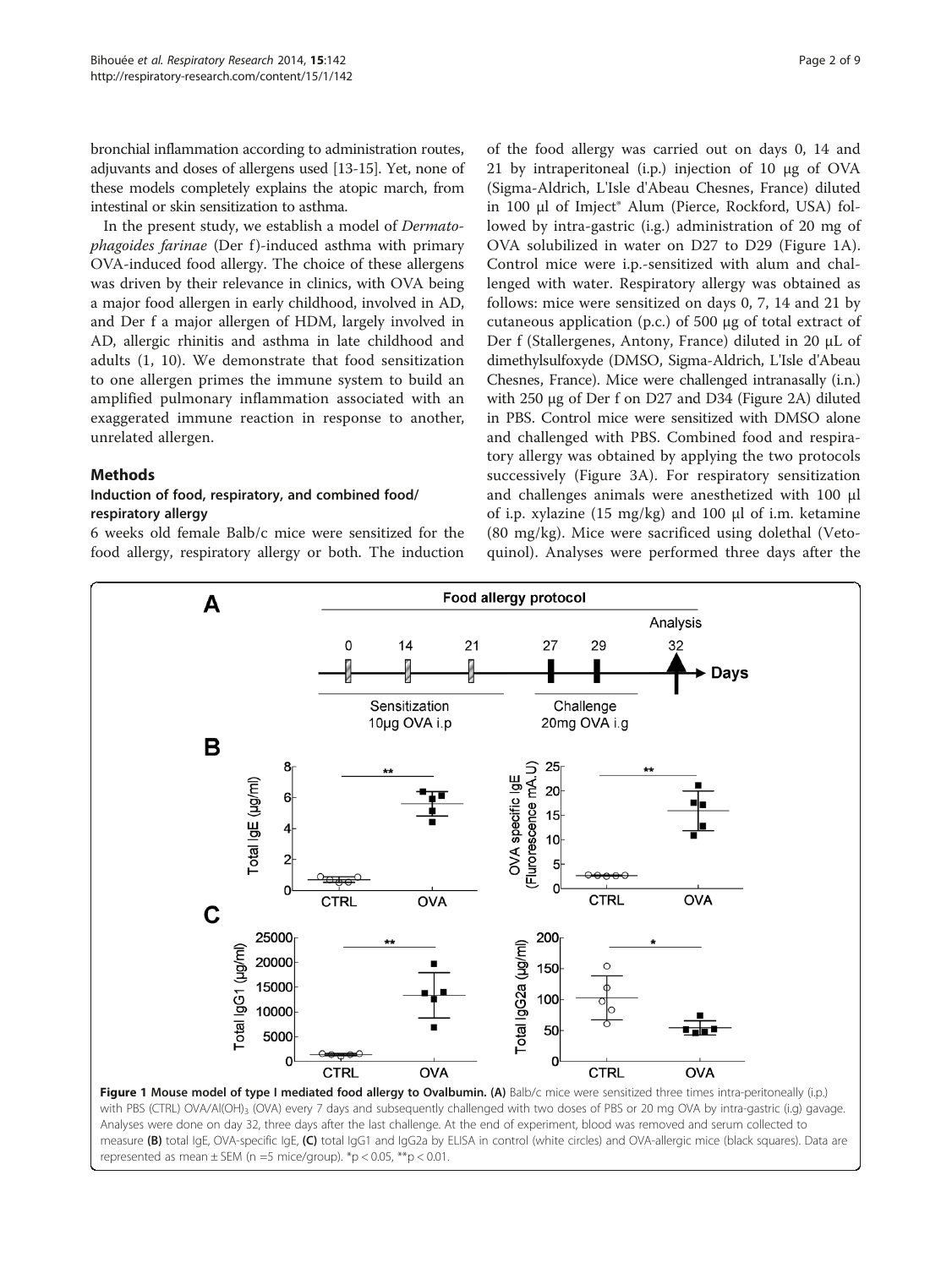<span id="page-2-0"></span>

food challenge (day 32), after the  $1<sup>st</sup>$  respiratory challenge (day 28 and 30) and after the  $2<sup>nd</sup>$  respiratory challenge (day 35 and 37).

#### Gastro-intestinal tract monitoring

After 2 hours fast, fecal pellets were collected, counted and weighed. For permeability measurements, the jejunum and proximal colon were removed, washed in cold Krebs's solution and sections were mounted in Ussing chambers (Physiological instruments, San Diego, CA). Paracellular permeability was assayed by fluorescein–5.6 sulfonic acid (1 mg/mL, Invitrogen) gradient over time by fluorimetry (Varioskan, Thermo SA, France). Transcellular permeability was assayed by HRP (10 mg/ml, Sigma-Aldrich) activity over the time using a Varioskan spectrofluorimeter (Thermo SA, Saint Herblain, France).

### Airway hyperresponsiveness measurement

Unrestrained mice were nebulized in a plethysmography chamber with increasing doses of methacholin (0-40 mg/mL). Airway function was measured and expressed as enhanced pause (Penh) (Emka, Paris, France).

Dynamic lung resistances were measured using the flexivent® (SCIREQ, Emka) system. Mice were anesthetized with a mix of xylazine (0.05 mg/kg), ventilated, paralyzed with rocuronium bromide (Organon, 10 mg/ml) and nebulized with methacholin (0-20 mg/mL). Airway resistances were continuously monitored and recorded according to manufacturer's instructions.

#### Histology

1 mL of paraformaldehyde (PFA) 4% was administered intra-tracheally. Excised lungs were fixed in PFA 4%, embedded in paraffin, cut and stained with hematoxylin and eosin for morphological study and inflammation scoring from 0 to 7 representing bronchial epithelial cell dystrophy grades from 0 to 3 and peribronchial/perivascular inflammatory infiltrate abundance grades from 0 to 4.

#### Immunoglobulin assays

Total IgE and IgG1 were assayed by ELISA in serum. Specific anti-Der f 1 IgE and anti-OVA IgE were assessed by indirect ELISA. 96 wells plates were coated with sodium bicarbonate 50 μM and 0.25 μg of purified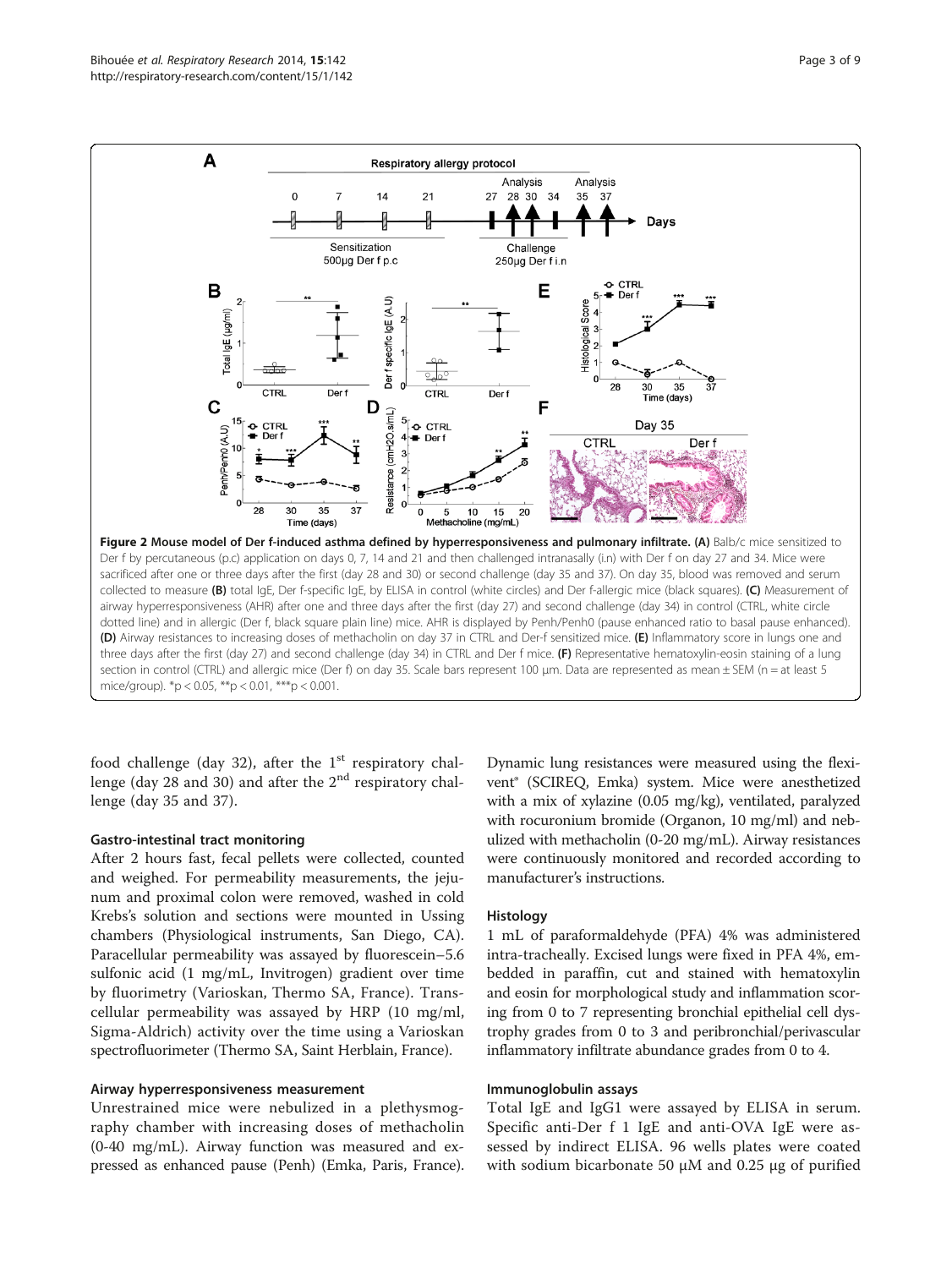<span id="page-3-0"></span>

Der f 1 (Indoor Biotechnologies, Wiltshire, UK) or 5 μg OVA (Sigma-Aldrich, L'Isle d'Abeau Chesnes, France) and left overnight at 4°C. Wells were then incubated with bovine serum albumine 1% for 12 h at 4°C, washed, filled with sera diluted in CGS1 (Cosmo Bio, California, USA) and incubated overnight at 4°C. Specific Ig was revealed with anti-mouse IgE (AbD serotec, Colmar, France) coupled to HRP. Substrate ABTS (Roche, Boulogne-Billancourt, France) was added and absorbance measured at 405 nm with VictorTMX3 (PerkinElmer, Courtaboeuf, France).

#### Flow cytometry in broncho-alveolar lavages and lungs

Broncho-alveolar lavage (BAL) fluid was recovered by intra-tracheal administration and aspiration of 1 mL of PBS. To obtain total lung immune cells, the lungs were disrupted and digested at 37°C for 1H in a solution containing Dnase I (Roche) and collagenase II (Invitrogen). To determine the immune profile, lung and BAL cells were counted and stained by flow cytometry as previously described [[16](#page-8-0)] with specific anti-mouse antibodies: CD3- APC, CD8-APC-H7, CD19 PE-Cy7, F4/80-FITC, Ly6G-PerCP-Cy5.5, and CCR3-PE (R&D, Lille, France). Analyses were performed on a BD LSR™ II with BD FACSDiva™ software (BD Biosciences).

#### Cytokine quantification in broncho-alveolar lavage

Cytokines (IL-4, IL-5, IL-10, IFN-γ, IL-17, chemoattractant keratinocyte (KC) and CCL5/RANTES (Regulation on Activation, Normal T cell Expressed and Secreted) were quantified by Luminex (BioPlex 200 system, Bio-Rad, Marnes-La-Coquette, France) according to manufacturer's instructions (Bio-Rad).

#### **Statistics**

GraphPad Prism 4.0b (Graphpad Software Inc., La Jolla, CA USA) was used. Data are expressed as mean ± standard error to the mean (SEM). Means were compared among groups using ANOVA. In case of positive ANOVA means were compared by Mann-Whitney test. Results were corrected by a Bonferroni multiple comparisons correction test. A p < 0.05 was considered statistically significant.

## Results

## OVA i.p. sensitization and oral challenge induce type I food allergy and increase gut permeability

To characterize the food allergy part of the model, serumallergen specificity and intestinal function of OVA and control mice were evaluated on day 32, 3 days after final challenge (Figure [1](#page-1-0)A). Type I allergy was confirmed by a significant increase of total (697 vs 5603 ng/ml) and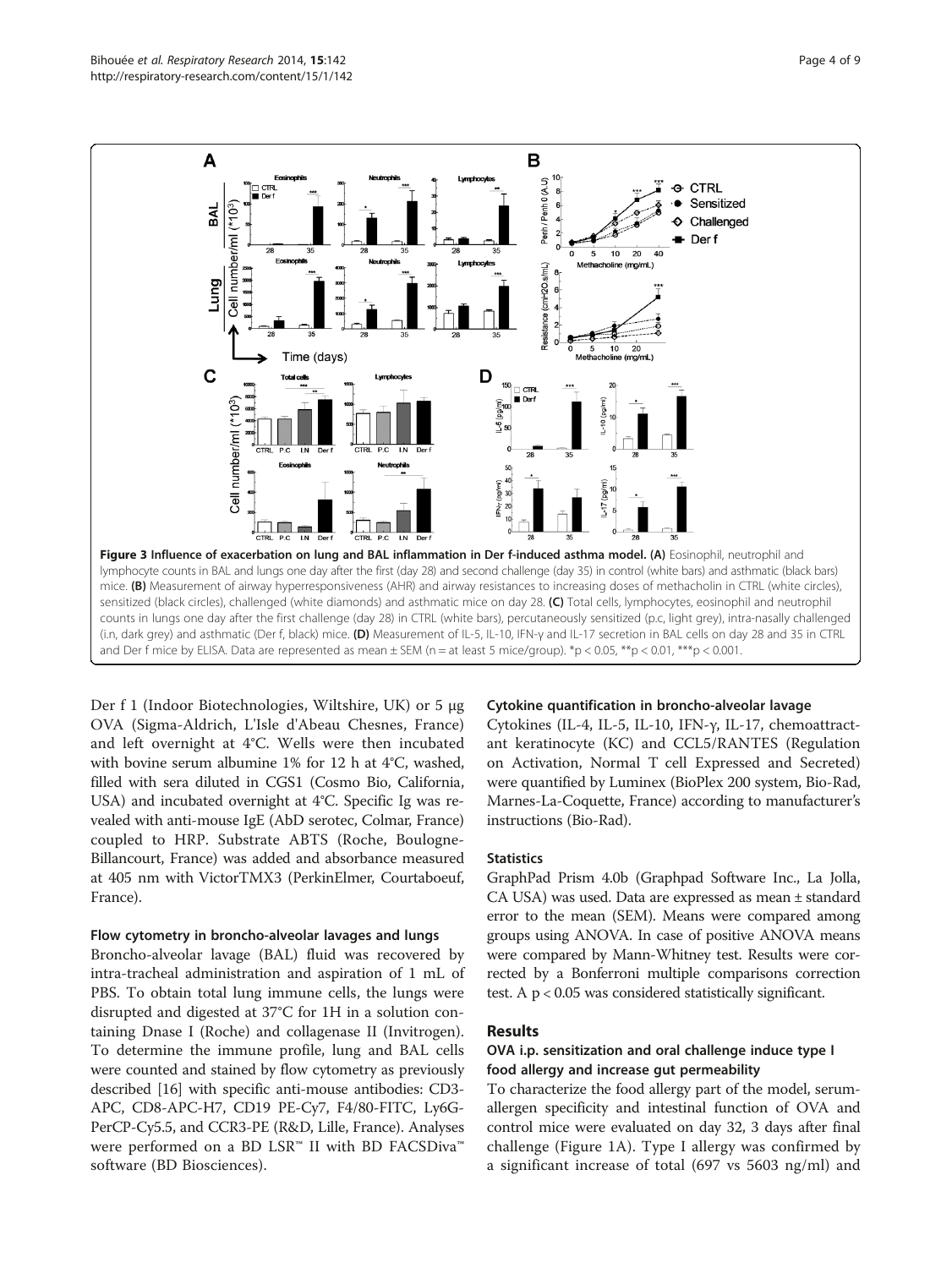OVA-specific IgE levels (2680 vs 15913 fluorescence units) in OVA mice compared to controls (Figure [1](#page-1-0)B). Th2 supported IgG1, and Th1-supported IgG2a proteoglycanspecific antibody levels in serum were determined. The IgG2a predominance  $(1.33.10^7 \text{ vs } 1,399.10^6 \text{ ng/ml})$  in allergic mice suggests a bias towards a Th2-type response (Figure [1C](#page-1-0)). Intestinal parameters were assessed 30 minutes after the final intra-gastric challenge (day 29) (Table 1). Transit time, fresh faecal pellet weight and humidity were similar in both groups. Contrastingly, a significant increase in paracellular permeability was found in OVA mice, whereas there was no difference is transcellular permeability between the groups. OVA sensitization did not trigger any change in respiratory function or airway inflammation (not shown). Taken together these results show that OVA i.p. sensitization and intra-gastric challenge induces a systemic type I allergy and an increase in intestinal permeability.

## Der f skin sensitization and intranasal challenge induce type 1 respiratory allergy with increased airways resistances and lung inflammation

In order to follow as closely as possible the atopic march, asthma was induced by percutaneous sensitization and intranasal challenge (Figure [2](#page-2-0)A). Total and specific serum IgE levels significantly increased in Der f-allergic mice on day 35, one day after the  $2<sup>nd</sup>$  challenge (0.36 vs 1.14 μg/ml and 0.44 vs 1.6 A.U respectively) (Figure [2B](#page-2-0)), but not on day 26, before challenges (not shown), suggesting that skin exposure is not sufficient for inducing a full allergic response and that bronchial exposure is essential. Regarding respiratory function, Der f-allergic mice displayed airway hyperresponsiveness (AHR) one and three days (day 28 and day 30) after the first challenge (Figure [2](#page-2-0)C). A second challenge on day 35 increased AHR dramatically, a result confirmed using flexivent® on day 37 (Figure [2D](#page-2-0)). Overall

Table 1 OVA-induced food allergy model induces minor alterations on intestinal parameters

|                                                                              | <b>CTRL</b>         | <b>OVA</b>          |
|------------------------------------------------------------------------------|---------------------|---------------------|
| Total transit time (mn)                                                      | $185,10 \pm 39,84$  | $188,25 \pm 54,31$  |
| Total fresh fecal pellet weight (mg)                                         | $145.67 \pm 45.41$  | $129.90 \pm 56.73$  |
| % humidity of fecal pellet                                                   | $73,65 \pm 2,62$    | $73.32 \pm 3.25$    |
| Paracellular in vivo permeability<br>(Fluo (AU)/µl plasma)                   | $6.12 \pm 1.60$     | $7.73 \pm 2.88*$    |
| Transcellular in vivo permeability<br>(nq/ml)                                | $403,60 \pm 150,89$ | $503,05 \pm 268,98$ |
| Paracellular ex-vivo permeability in<br>jejunum (sulfonic acid flux (slope)) | $0.60 \pm 0.34$     | $1,43 \pm 0,15^*$   |
| Paracellular ex-vivo permeability in<br>colon (sulfonic acid flux (slope))   | $0.23 \pm 0.04$     | $0.18 \pm 0.02$     |

Intestinal parameters including transit time, pellet weight and humidity and permeability were measured 30 minutes after the last challenge with OVA on day 29 in control (CTRL) and in OVA-induced food allergy (OVA) mice. \*p<0.05.

tissue inflammation was assessed by histological evaluation of lung sections at the same time points. A clear increase in inflammation between the  $1<sup>st</sup>$  (day 28) and the 2nd challenge (day 35) (Figure [2E](#page-2-0)) was observed, concordant with respiratory function measurements. Figure [2](#page-2-0)F shows the extensive perivascular and peribronchial cell infiltration on day 35 (Figure [2](#page-2-0)F).

In order to characterize the inflammatory profile induced by Der f in the model, the proportions of eosinophils, neutrophils and lymphocytes in lungs and BAL were analyzed after the  $1<sup>st</sup>$  (day 28) and the  $2<sup>nd</sup>$  challenge (day 35) (Figure [3](#page-3-0)). On day 28, a significant increase in neutrophils  $(16.10^3 \text{ versus } 130.10^3 \text{ cells})$ , but not in eosinophils and lymphocytes was identified in BAL (Figure [3A](#page-3-0)). These results were confirmed in lungs, with a significant increase of total cell concentration, due to a major influx of neutrophils  $(287.10^3 \text{ vs } 1275.10^3 \text{ cells})$  and to a lesser extent of eosinophils and lymphocytes (Figure [3A](#page-3-0)). After the second challenge (day 35) proportions of eosinophils, neutrophils and lymphocytes were strongly elevated in BAL and lungs from allergic mice compared to control mice and mice which had only undergone one challenge (Figure [3](#page-3-0)A).

In order to assess the role of skin sensitization in the asthma process, experiments were also performed in challenged, unsensitized mice and in sensitized, unchallenged mice. In neither group difference in AHR was found compared to control mice (Figure [3B](#page-3-0)). In addition, sensitization or challenge alone did not induce inflammation, detected by cell infiltration in the lungs (Figure [3](#page-3-0)C). These results show that skin sensitization to HDM is necessary, but not sufficient, to induce asthma. In order to further define the mechanisms of allergen-induced inflammation, cytokines specific to Th1 (IFN-γ), Th2 (IL-5), Th17 (IL-17) and Treg (IL-10) activation were assayed in BAL. IFN-γ, IL-17 and IL-10 significantly increased in BAL after the 1<sup>st</sup> challenge, whereas IL-5 significantly increased only after the  $2<sup>nd</sup>$  (Figure [3](#page-3-0)D). Interestingly, secretion of IL-5, IL-10 and IL-17 increased greatly after the  $2<sup>nd</sup>$  challenge (Day 35). Similar results were observed in lungs (data not shown). These data highlight a Th1/Th17-oriented inflammation after the first challenge and a mixed Th2/Th17 inflammation after the second challenge.

Overall, these results show that cutaneous sensitization with Der f followed by Der f respiratory challenges induces a systemic type one allergy to Der f. Skin sensitization primes the immune system to respond to a pulmonary challenge with a biphasic lung inflammation and hugely increased AHR after a second challenge.

## Prior OVA-induced food allergy affects immunoglobulin levels, respiratory function and inflammation in Der p-induced asthma.

In order to assess whether a synergy between OVA and HDM allergies could aggravate asthma in food allergic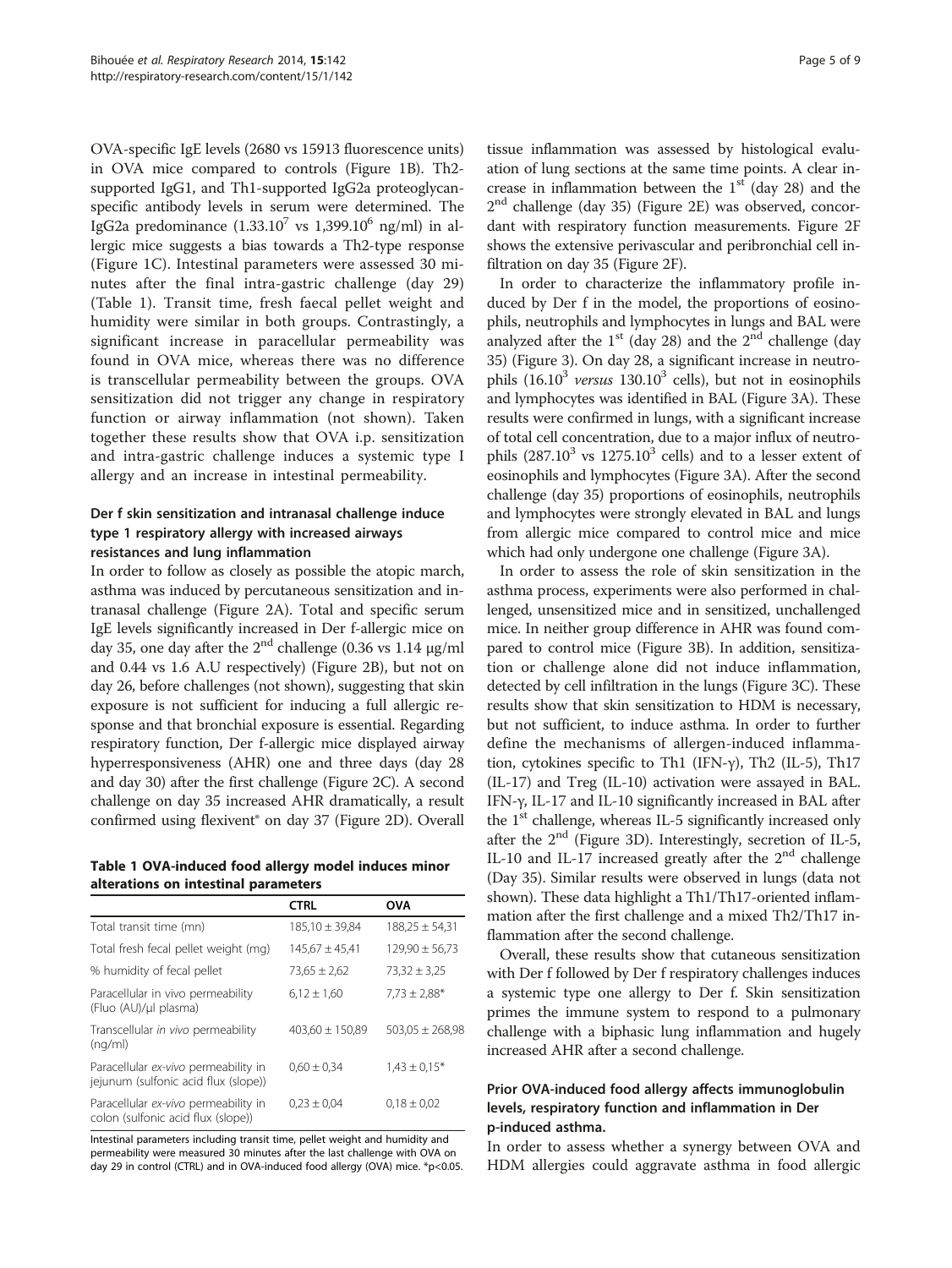mice, a number of parameters were compared between respiratory allergy, food allergy and dual (food plus respiratory) allergy. Immunoglobulin levels were assayed in serum obtained 3 days after the last intranasal HDM challenge. Total IgG1 and IgE (Figure 4B) levels were significantly higher in dual allergy mice compared to control and mice with asthma only. However total IgG1 levels were not higher in dual allergy mice than in mice allergic to OVA only. As expected, OVA-specific IgE levels were significantly higher in food allergic mice. In dual allergy mice, no further increase in OVA-specific IgE was observed (Figure 4C, upper panel).

In contrast, Der f-specific IgE levels were higher in asthmatic mice and significantly higher in dual allergy mice compared to control and mice allergic to OVA only (Figure 4C, lower panel). Dual allergy mice displayed significantly greater AHR than mice sensitized to one allergen only (Figure 4D). Inflammation was also increased in BAL and lungs of mice with two allergies (Figure [5A](#page-6-0) and B, respectively). Neutrophils, eosinophils and lymphocytes numbers were elevated in dual allergy mice compared to all other groups, with a predominant eosinophil infiltrate. Cytokine production was analysed in BAL supernatants (Figure [5C](#page-6-0)). As expected from the inflammatory profile, BAL IL-4 and IL-5 levels were increased in

asthmatic mice compared to controls and mice allergic to OVA only. BAL IL-4 and IL-5 were also found increased in dual allergy mice compared to asthmatic, OVA allergic and controls mice. In addition RANTES, a chemotactic agent for T cells, eosinophils and basophils, was significantly higher in dual allergy mice than in others groups. However, KC, a chemotactic agent for neutrophils, was found at significantly higher levels in asthmatic mice, whether they were also OVA-allergic or not, than in controls and mice only allergic to OVA. Similarly, IL-17 was significantly increased in dual allergy mice compared to controls, but not compared to mice allergic to a single agent. IL-10 was found at the same level in all groups (Figure [5](#page-6-0)C).

These results show that an OVA food allergy primes the immune system to increase its response to Der f respiratory challenges in mice percutaneously sensitized to Der f.

### **Discussion**

In this study, we describe a dual allergy mouse model with an OVA-induced food allergy followed by asthma obtained by sensitization to Der f extract. The OVA allergy was induced with 3 intra-peritoneal sensitizations and 2 intra-gastric challenges. Sensitization was effective,



(CTRL, white circles), OVA-induced food allergy (FA, white squares), Der f-induced asthma (RA, black squares) and bi-allergic Der f-induced asthma with OVA-induced food allergy (FA + RA, black circles) mice. (D) Measurement of AHR with increasing doses of methacholin (upper panel) and to the higher dose (lower panel) in control (white circles), FA (white squares), RA (black squares) and bi-allergic FA + RA (black circles) mice. Data are represented as mean  $\pm$  SEM (n = at least 5 mice/group). \*p < 0.05, \*\*p < 0.01, \*\*\*p < 0.001.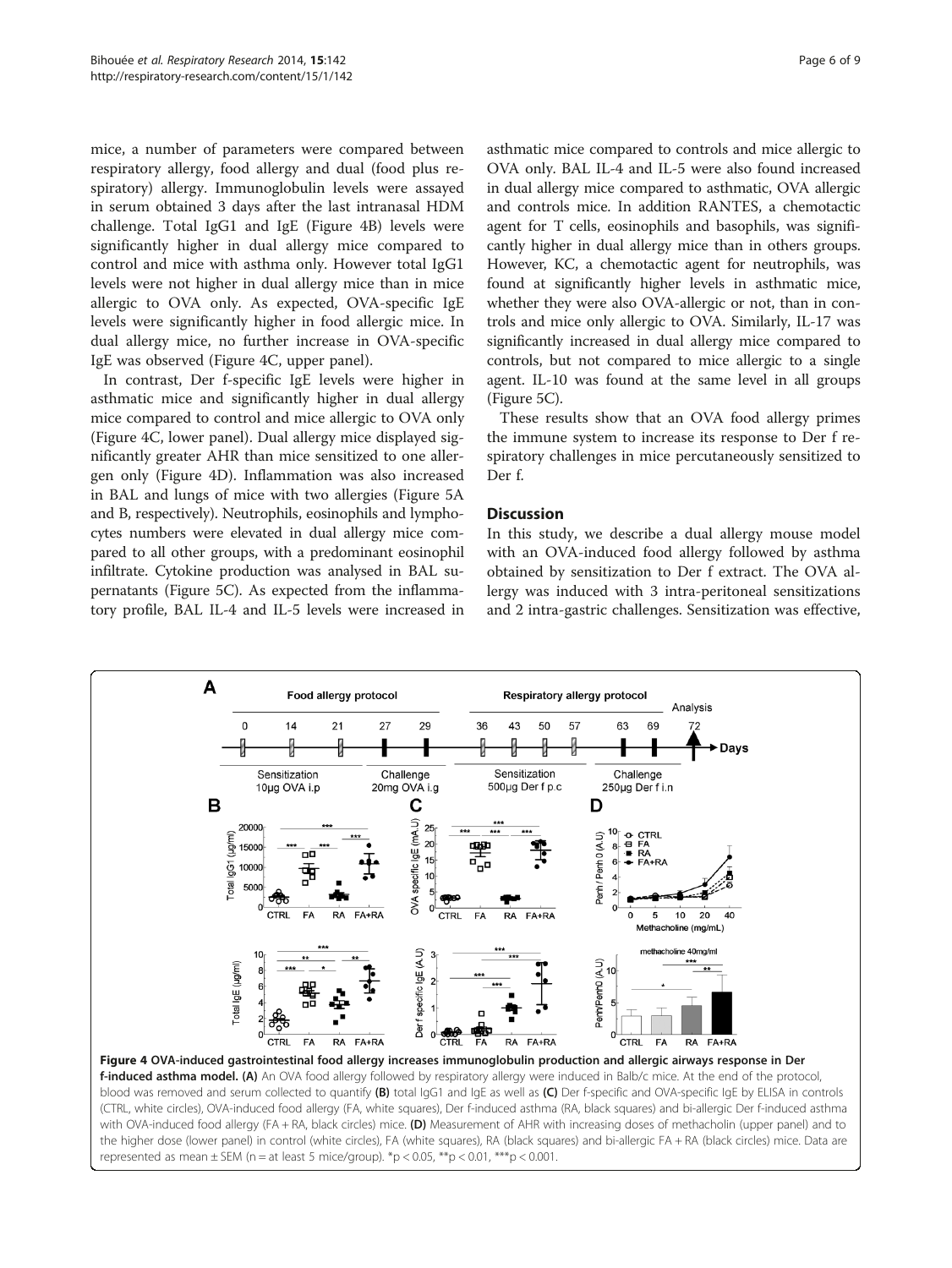<span id="page-6-0"></span>

as reflected by the increase in total and OVA-specific IgE. Yet, mice displayed no symptom of food allergy, although in-vivo and ex-vivo permeability was increased. These results contrast with those obtained by Zhang et al., [[17](#page-8-0)], who reported severe diarrhea in allergy induced by i.p. injection of 20 μg and intra-gastric challenges of 100 μg of OVA. Similarly, Perrier et al., [[18](#page-8-0)] observed decreased body temperature, pruritus and diarrhea in response to intra-gastric sensitizations and challenges with OVA. These discrepancies could be explained by the fact that we did not use any adjuvant such as cholera toxin [[18](#page-8-0)] or Alum [\[17\]](#page-8-0) during challenges. The sensitization to OVA was, however, sufficient to facilitate the development of a subsequent systemic and respiratory response to skin and lung Der f exposure. It is noteworthy that a similar scenario occurs in human subjects in whom sensitization to eggs (presence of specific IgE, positive skin tests) is frequent in atopic subjects who can however eat eggs without any symptoms.

In order to induce the respiratory allergy, mice were sensitized to HDM through application of Der f extract on the ear, mimicking HDM sensitization reported in atopic infants [[11\]](#page-8-0). Repeated skin applications of Der f would induce eczema [[19](#page-8-0)] but they were limited so that no lesion occurred. This also reflects the frequent asymptomatic sensitization to HDM seen in atopic subjects. The effectiveness of cutaneous sensitization was shown by the 1<sup>st</sup> challenge, which induced inflammation and AHR in sensitized mice only. HDM challenges induced, in turn, an increased bronchial response to methacholin with an increase in inflammation together with a rise in total and Der f-specific IgE. In addition, lung histology showed perivascular and peribronchial infiltrates. This pattern of pulmonary inflammation is highly relevant to the human situation and was confirmed by a sequential influx of neutrophils and eosinophils in the lungs, thus reinforcing the relevance of the model, in particular for severe human cases [[20\]](#page-8-0) in which a mixed inflammation with a consistent neutrophil infiltrate accompanying the eosinophilic contingent is frequently found.

Asthma was more pronounced in mice previously sensitized to food with total and specific IgE levels being higher in these mice compared to all other groups. Most significantly, AHR was clearly higher in bi-allergic compared to mono-allergic mice. This asthma outcome occurred in a context of increased inflammation in lungs and BAL. Moreover the presence of a food allergy induced further BAL IL-4 and IL-5 increase in HDM-sensitized mice demonstrating a Th2 response enhancement. Accordingly eosinophil numbers and RANTES production were dramatically higher in bi-allergic mice compared to their mono-allergic counterparts [[21](#page-8-0)].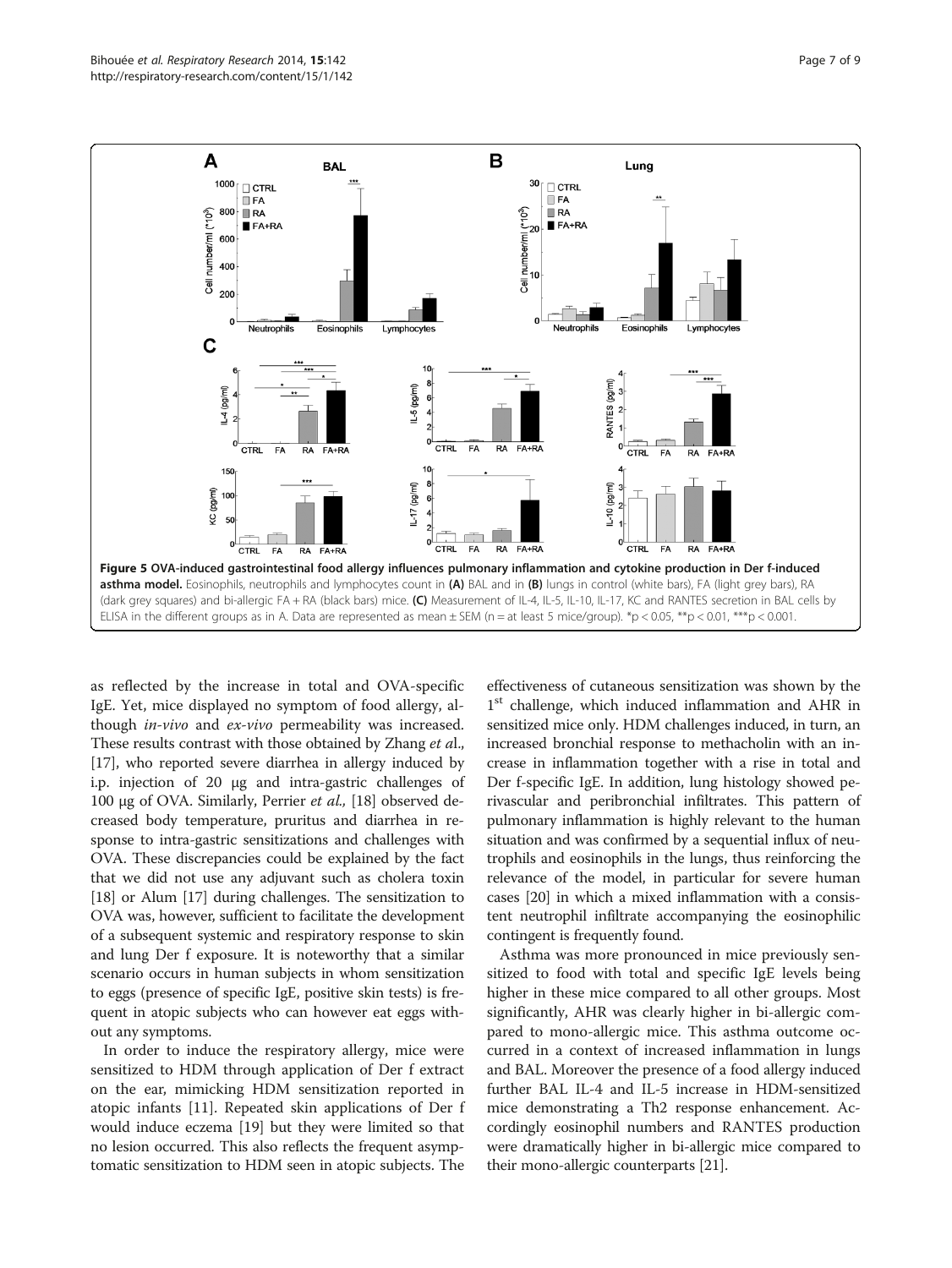

Brandt *et al.*, [\[22\]](#page-8-0) have previously shown that gastrointestinal allergy to OVA increases AHR, hypereosinophilia and global hypercellularity in response to subsequent HDM challenges. However this result was obtained after three challenges and a fourth challenge was necessary to induce specific IgG1 production. In addition no significant pulmonary inflammation was obtained in non-OVA-sensitized animals. In our study, the initial trans-cutaneous sensitization explains why we obtained a significant asthmatic reaction in ovalbumin-naïve mice and a dramatically enhanced pulmonary inflammation in response to HDM after only 2 challenges in OVAsensitized animals. Our model therefore clearly highlights the importance of the three allergen-impacted compartments, gut, skin and lungs, and the synergy between their respective immune responses in the development of asthma (Figure 6).

Our results demonstrate that a primary sensitization to one allergen primes the immune system to develop an intense response to a subsequently administered fully dissimilar inhaled allergen. This sequence shows that, rather than being independent events occurring in response to multiple exposures on a common genetic background, the sensitization to multiple allergens observed in atopic subjects may result from a synergic interaction between the immune responses initiated by each allergen. These results are concordant with epidemiological data demonstrating that sensitization to food, and notably to eggs, is an important risk factor

for sensitization to inhaled allergens, atopic dermatitis and asthma [[23](#page-8-0)].

## Conclusion

In conclusion our findings provide a model that could be instrumental for further elucidating the mechanisms of atopic march. It will be useful to find new prophylactic strategies to prevent asthma in children with food allergies and/or atopic dermatitis and to test new drugs in preclinical settings. The full mechanisms involved have still to be deciphered.

#### Abbreviations

AHR: Airway hyperresponsiveness; BAL: Bronchoalveolar lavage; Der f: Dermatophagoides Farinae; FEV1: Forced expiratory volume in 1 second; HDM: House dust mite; HRP: horseradish peroxidase; IgE: Immunoglobulin E; I.M: intra-muscular administration; I.P: Intra-Peritoneal; MCh: Methacholin; OVA: Ovalbumin; PBS: Phosphate buffer saline; Penh: Enhanced pause; P.C: Percutaneous.

#### Competing interests

The authors declare that they have no competing interests.

#### Author contribution

TB and JC carried out the experiment on mice; DL, CR and FB realized experiment and analyzed cell population. MC participated in the mouse protocol. PA and GM realized analyzes on gastro-intestinal tract. GB and JC participated in the design of the study, performed the statistical analysis and wrote the manuscript. CS did the histological assessment. MN, SP, MB and AM conceived of the study, and participated in its design and coordination and helped to draft the manuscript. All authors read and approved the final manuscript.